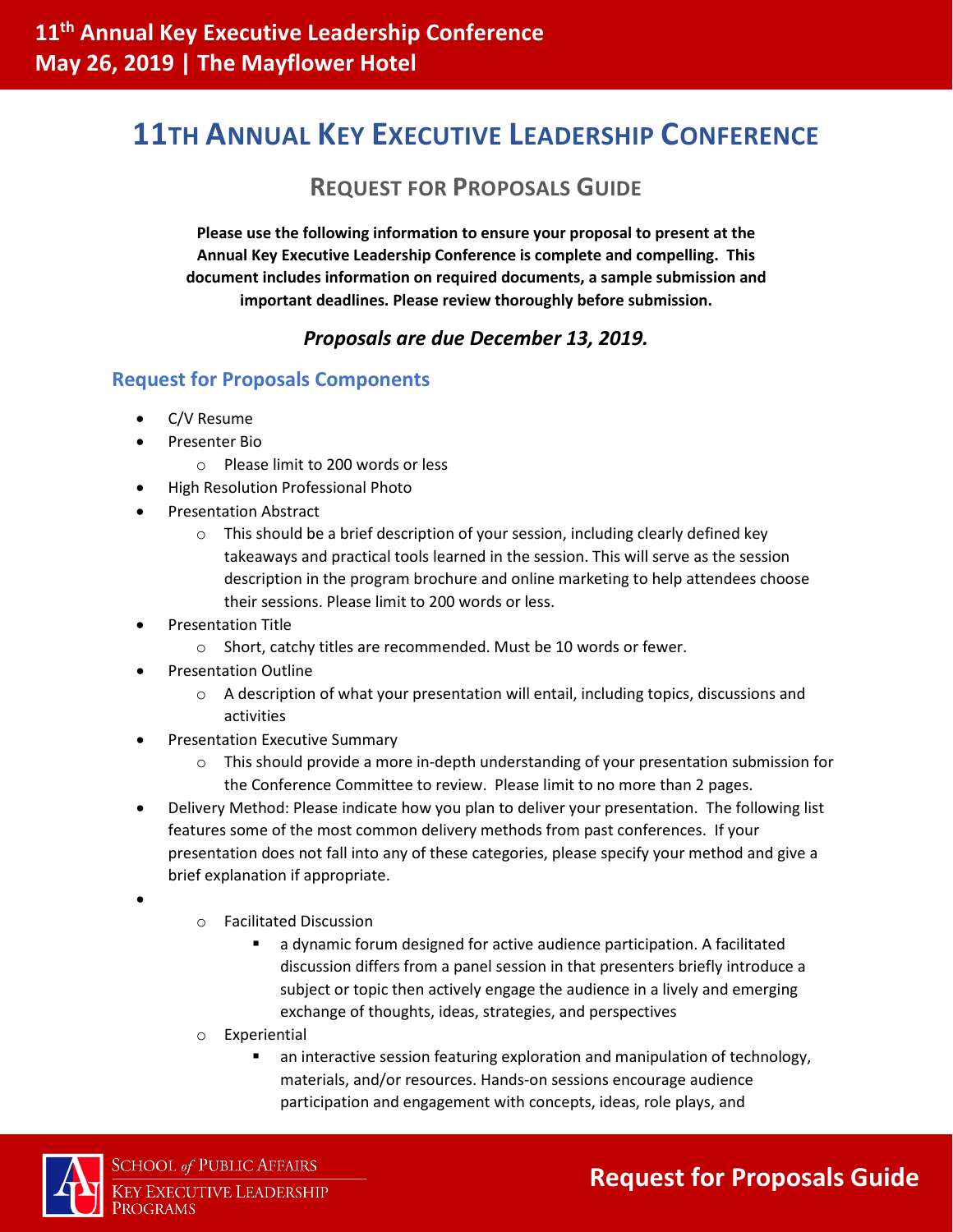implementation strategies to better understand and develop practical application of session content.

- o Workshop
	- A longer session (120 minutes and an intermission) featuring a balance of facilitated discussion and experiential sessions, where attendees learn and practice new methods, skills or techniques to expand their professional toolbox. Sessions should leave attendees with an immediate skill they can apply in the workplace.
- o Panel
	- an interactive session featuring several presenters who share ideas, viewpoints, and experiences on key topics and issues. Panel session are designed to cultivate increased understanding and advance knowledge on a particular subject through the sharing of different perspectives. Questions and comments from the audience are welcome.

### **Request for Proposals Sample Submission**

In the following section you will find a sample submission from the 2019 conference to include a presentation title, abstract, and outline.

### **Revitalizing the Human Spirit at Work**

On average, 75% of people are not living up to their potential at work, and 70% of employees are disengaged. People aren't conscious of the ways their thoughts and feelings prevent their best thinking, negatively impacting relationships, and blocking creative problem-solving. Disengagement and unused potential stifles creativity, teamwork, and resilience, and limits growth and change.

In this presentation, Andrew Bennett uses his Transformation Framework© to teach participants how to create a vibrant workplace where people feel vitally alive, their talents flourish, and they work together to bring out the best in each other. Andrew shares practical steps to create an environment where people are self-aware and able to manage their inner mind game. Participants will learn how to make their organization an incubator of capability, a safe place for overcoming limitations and a place of realized potential.



**SCHOOL of PUBLIC AFFAIRS KEY EXECUTIVE LEADERSHIP** PROGRAMS

**Request for Proposals Guide**